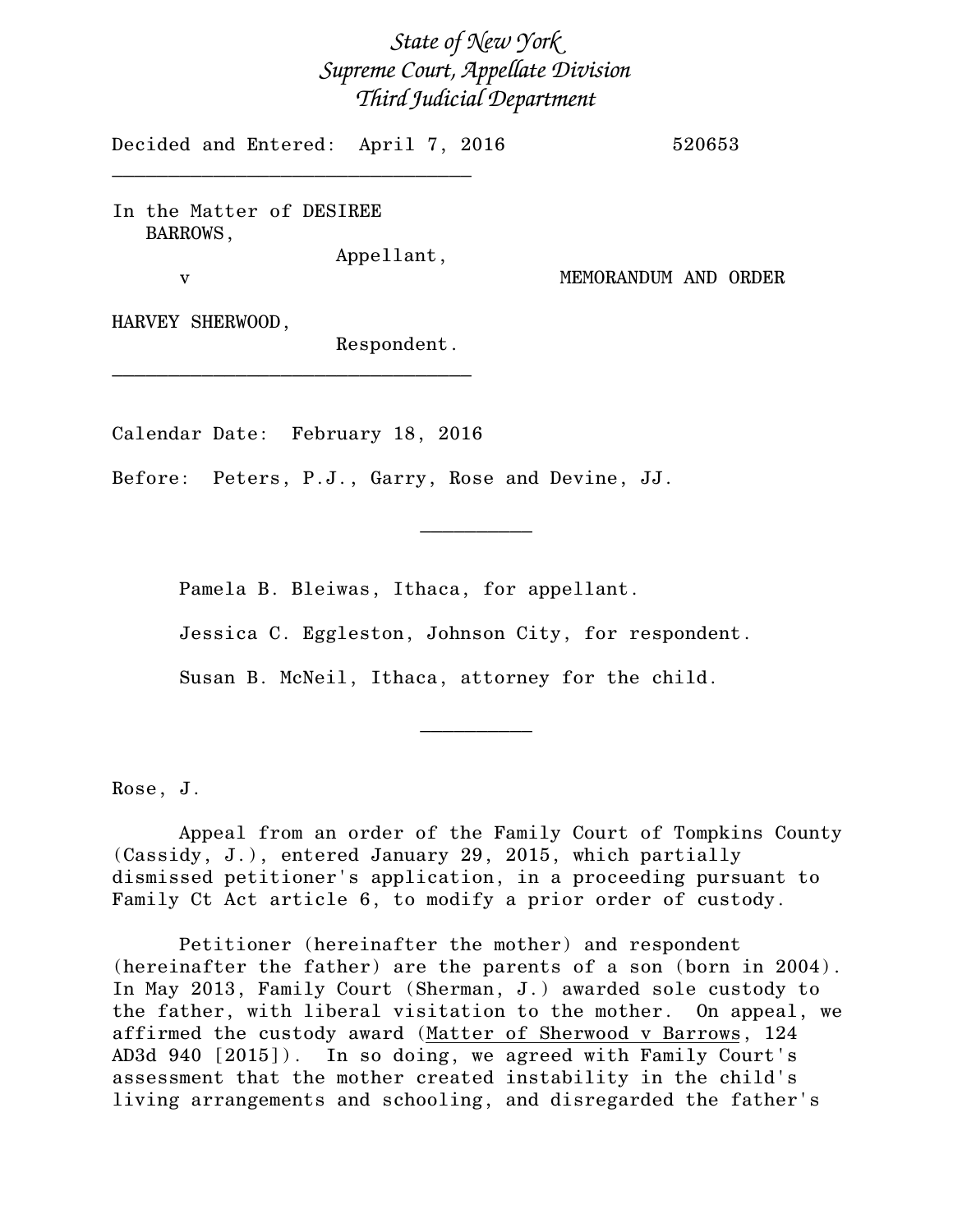visitation rights. Less than nine months after Family Court's May 2013 order, the mother commenced this custody modification proceeding seeking sole custody of the child on the ground that the father was failing to address the child's schooling difficulties, hygiene issues and health needs. Following factfinding and Lincoln hearings, Family Court (Cassidy, J.) granted the mother increased visitation, but continued the father's sole custody of the child. The mother now appeals.

Family Court initially found that most of the mother's arguments did not constitute a sufficient change in circumstances to warrant modification of the prior order. Indeed, the record makes clear that the child's poor performance in school predates the May 2013 order and that there has been no marked change in his overall physical health since then. However, the court did find a change in circumstances due to the child's "increasingly concerning" troubles with nighttime incontinence and other toileting issues. As the parties do not dispute these findings, the only issue is whether continuing sole custody in favor of the father is in the child's best interests. "A best interests analysis involves the examination of several factors, including 'the relative fitness, stability, past performance, and home environment of the parents, as well as their ability to guide and nurture the child[ ] and foster a relationship with the other parent'" (Matter of Blagg v Downey, 132 AD3d 1078, 1079 [2015], quoting Matter of Parchinsky v Parchinsky, 114 AD3d 1040, 1041 [2014]). In reviewing Family Court's order, "[w]e accord great deference to [its] factual findings and credibility determinations given its superior position to observe and assess the witnesses' testimony and demeanor firsthand, and will not disturb its custodial determination if supported by a sound and substantial basis in the record" (Matter of Daniel TT. v Diana TT., 127 AD3d 1514, 1515 [2015]; see Matter of Joshua UU. v Martha VV., 118 AD3d 1051, 1052 [2014]).

Here, the record establishes that, at a minimum, the father is no less capable of providing stability for the child than when he was granted sole custody in May 2013. He continues to hold a steady job and now jointly owns a home with his girlfriend. A Tompkins County Department of Social Services caseworker testified that she visited the home and found it to be a safe and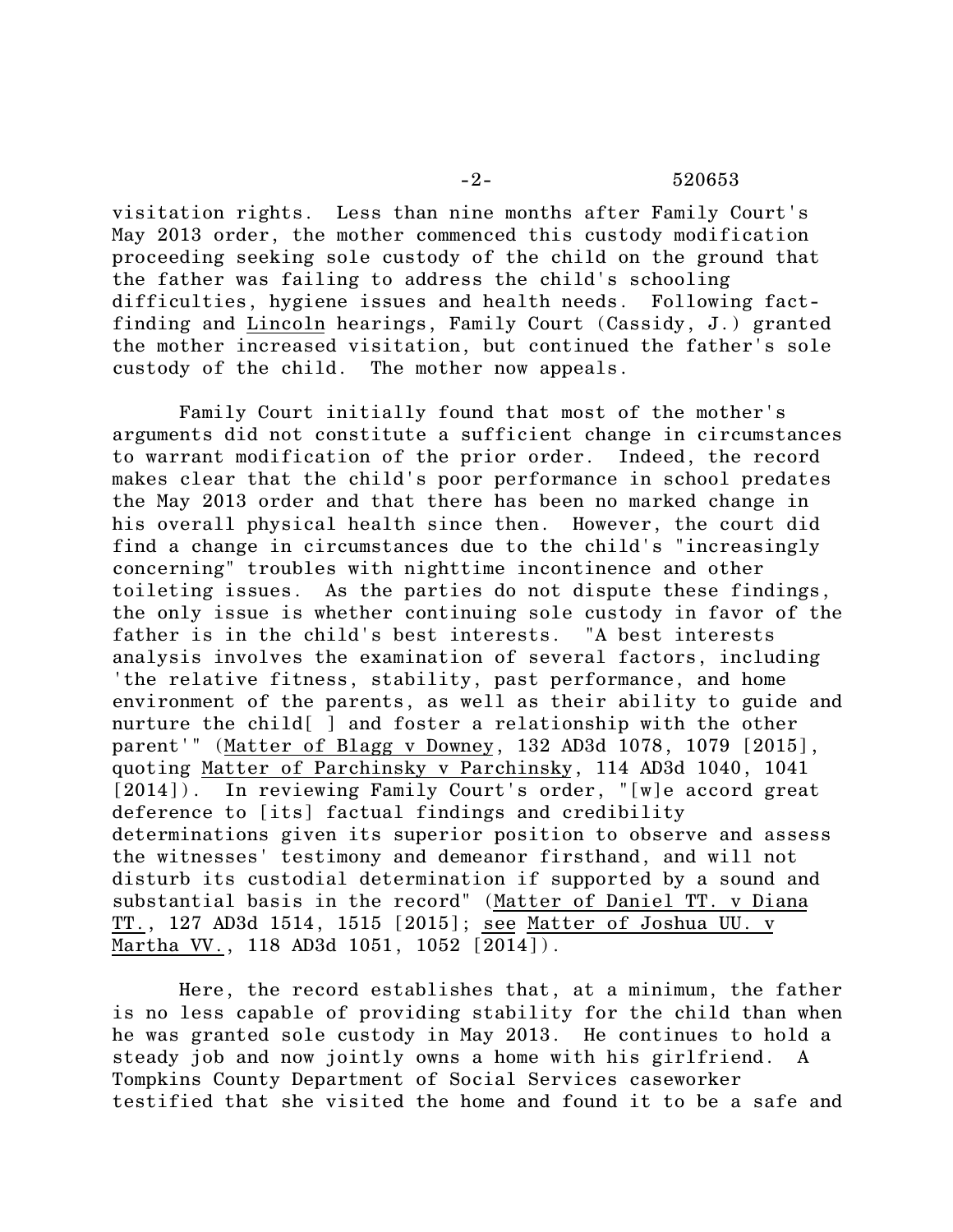appropriate environment for the child. Although the child continues to struggle in school, there is ample evidence that the father, his girlfriend and his mother all are proactive in their efforts to assist the child with his academic performance. As for the child's alleged hygiene and toileting issues, the evidence revealed that appropriate steps had been taken to address these concerns and, significantly, both parents testified that the child was having fewer issues in that regard.

Although it appears, as Family Court pointed out, that the mother's circumstances have improved, she conceded that an award of sole custody to her would require the child to move to a new school district in a different county, an especially concerning disruption in light of the child's current academic difficulties. The record also reflects that awarding custody to the mother may negatively impact the child's relationship with the father, as the mother has disparaged the father in the child's presence when discussing visitation and has, on occasion, created difficulties for the father related to the weekly exchange of the child. Finally, while the child's wishes are to be taken into account, the caseworker's testimony that he expressed a preference to live with the mother is not dispositive (see Matter of Lawton v Lawton, 136 AD3d 1168, 1169 [2016]; Matter of Rivera v LaSalle, 84 AD3d 1436, 1438 [2011]). In any event, the caseworker's testimony suggests that the child's preference was based, in part, upon the mother's ability to provide the child with luxuries that the father cannot afford. Based upon our review of the record as a whole, we find that the evidence provides a sound and substantial basis for Family Court's determination that continuing sole custody with the father is in the child's best interests.

Peters, P.J., Garry and Devine, JJ., concur.